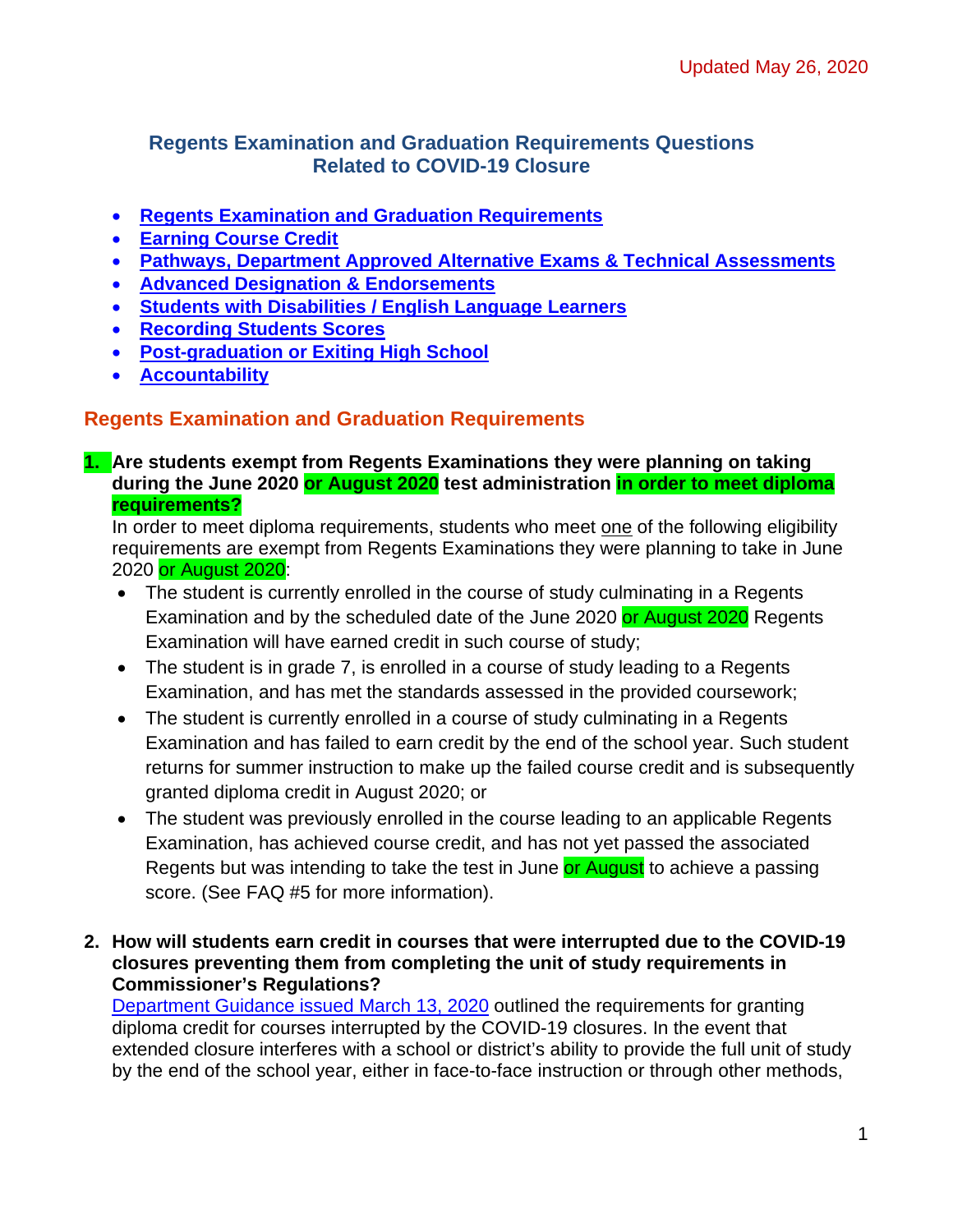the student should be granted the diploma credit as long as the student has met the standards assessed in the provided coursework.

- **3. In order for a student to be exempt from a June 2020 or August Regents examination, must the student have earned a unit of credit in the course?** Yes, unless the student is in grade 7 and is not eligible for diploma credit. In such cases the student has to have met the standards addressed for the provided coursework, in order to be eligible for an exemption.
- **4. If a student fails a course, in the 2019-2020 school year, leading to a Regents examination and enrolls in a summer school make up program in summer 2020 and subsequently earns diploma credit, is s/he eligible for an exemption to such examination?**

Yes. As long as the student successfully makes up the credit in summer of 2020, the student can be considered exempt from the culminating Regents Exam. If a student does not successfully make up the credit in summer 2020, the student is no longer eligible for the Regents Examination exemption and must pass the associated Regents Examination in order to meet diploma requirements.

**5. Question 1 above states that a student is eligible for an exemption if s/he "was intending to take the test in June or August to achieve a passing score." How do I know if a student "intended" to take a Regents Examination?**

Schools can apply the "intended to take a Regents Examination" eligibility requirement under one of the following circumstances:

- the student informed the school that s/he wished to retake the examination; or
- the student was receiving academic intervention, supplemental instruction or tutoring of some kind in preparation to take the examination; or
- the student took the examination in June 2019, August 2019, or January 2020 in an attempt to pass or better his/her score.
- **6. How will students who are granted exemptions to exams meet assessment requirements for graduation?**

Students granted an exemption from any examination are not required to pass such specific examinations to meet the assessment requirements for any diploma type (local, Regents, or Regents with advanced designation). For example, a student who was enrolled in English Language Arts (ELA) 11 and was scheduled to take the examination in June 2020 does not need to meet the ELA assessment requirement for a local, Regents, or Advanced Regents diploma.

**7. Do students need to complete 1,200 minutes of satisfactory laboratory experiences in order to be exempted from a science Regents Exam?**

No. Hands on laboratory experiences missed because of extended school closure or student absence due to COVID-19 do not preclude a student from being exempt from the corresponding Science Regents Examination.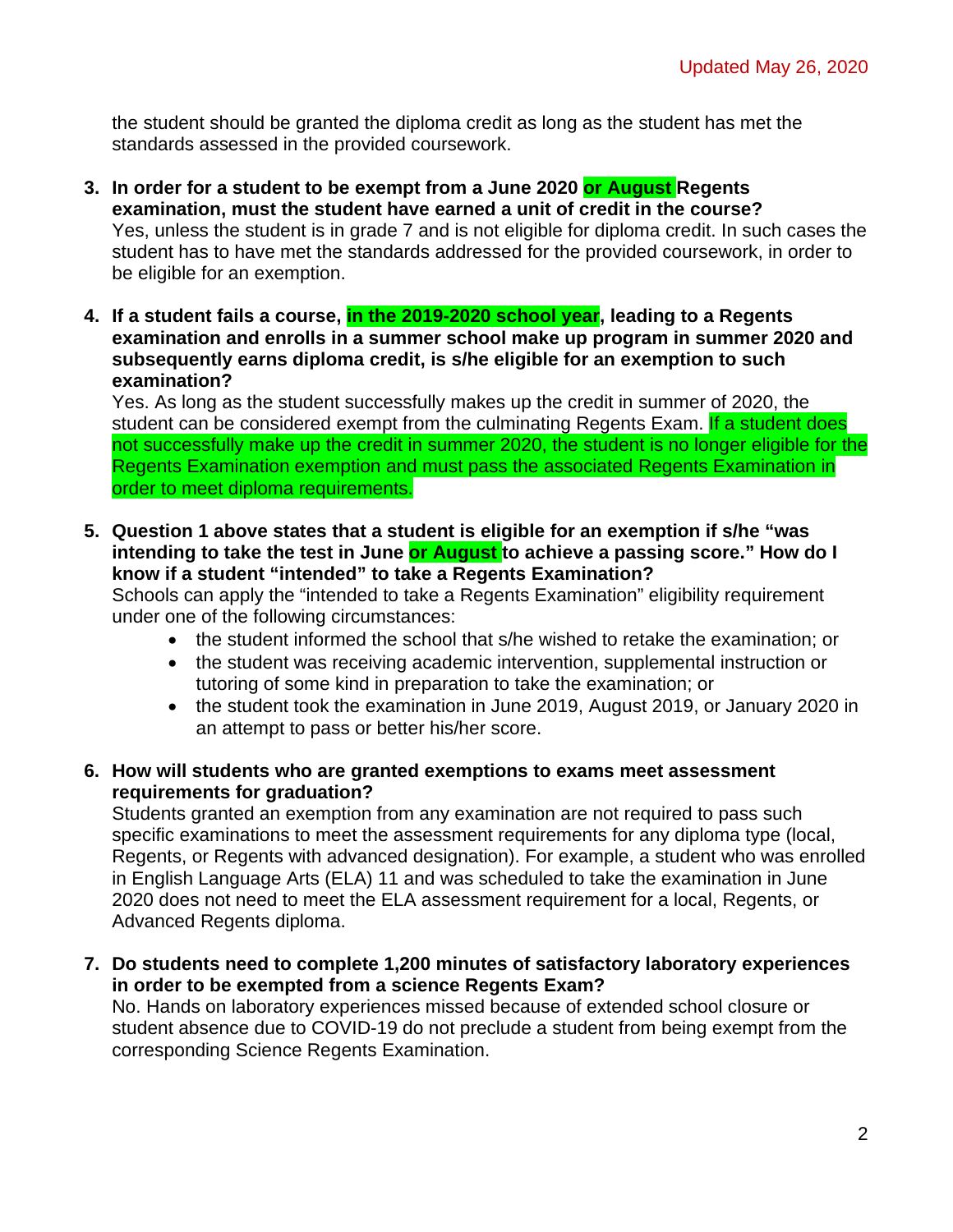- **8. Can a district exempt a student from the locally developed Checkpoint B Languages Other Than English (LOTE) examination in order for students to meet the requirements for the Regents Diploma with Advanced Designation?** A district may exempt a student from the locally developed Checkpoint B examination if the student will have earned at least 3 diploma credits in the LOTE subject by the end of the 2019-20 school year.
- **9. May a student who is exempted from a Regents Examination due to COVID-19 be admitted to future administrations of the Regents exam?** Yes. Schools/districts shall provide opportunities for students who have not subsequently earned a diploma to attempt Regents exams in subsequent administration periods, if students so choose.
- **10.Can simulated or virtual laboratory experiences and satisfactory lab reports completed during the COVID-19 closures be used towards fulfilling the 1,200 minute laboratory requirement for students who take an associated science Regents Examination during a future Regents test administration?**

Yes, simulated and virtual laboratory experiences and satisfied lab reports completed during the COVID-19 closures may be used towards fulfilling the 1,200 minute laboratory requirement for students who take an associated science Regents Examination during a future test administration. During periods of COVID-19 closures **only**, simulated or virtual laboratory experiences can be used toward the 1,200 minute requirement for all students.

#### **11.Are students enrolled in extended (stretch) courses ending after June 2020 eligible for an exemption?**

No. Exemptions from Regents Examination requirements for a diploma only apply to those students who were expected to be taking a Regents Examination in June 2020. The provisions for exemptions do not apply to students who are in extended courses and not expected to finish the course until 2021.

#### **12.Are students enrolled in make-up courses or programs eligible for an exemption?**

Yes. If the following conditions apply, students enrolled in make-up courses or programs would be eligible for an exemption:

- **student was previously enrolled in a course culminating in a Regents exam, but** failed or was not able to complete the course; and
- **student was enrolled in a make-up course or program during the 2019-2020 school** year or summer 2020; and
- **Student intended to take the associated Regents Examination in June or August** 2020; and
- **student earns credit in the previously failed or incomplete course by June 2020 or** the end of summer 2020 (after receiving summer instruction).

### **13.Are transfer students eligible for the Regents Examination exemptions?**

If a high school granted transfer credit for a course that typically culminates in a Regents Examination in the school granting credit and the student intended to take the Regents Examination in June 2020 or August 2020, the student would be eligible for the exemption.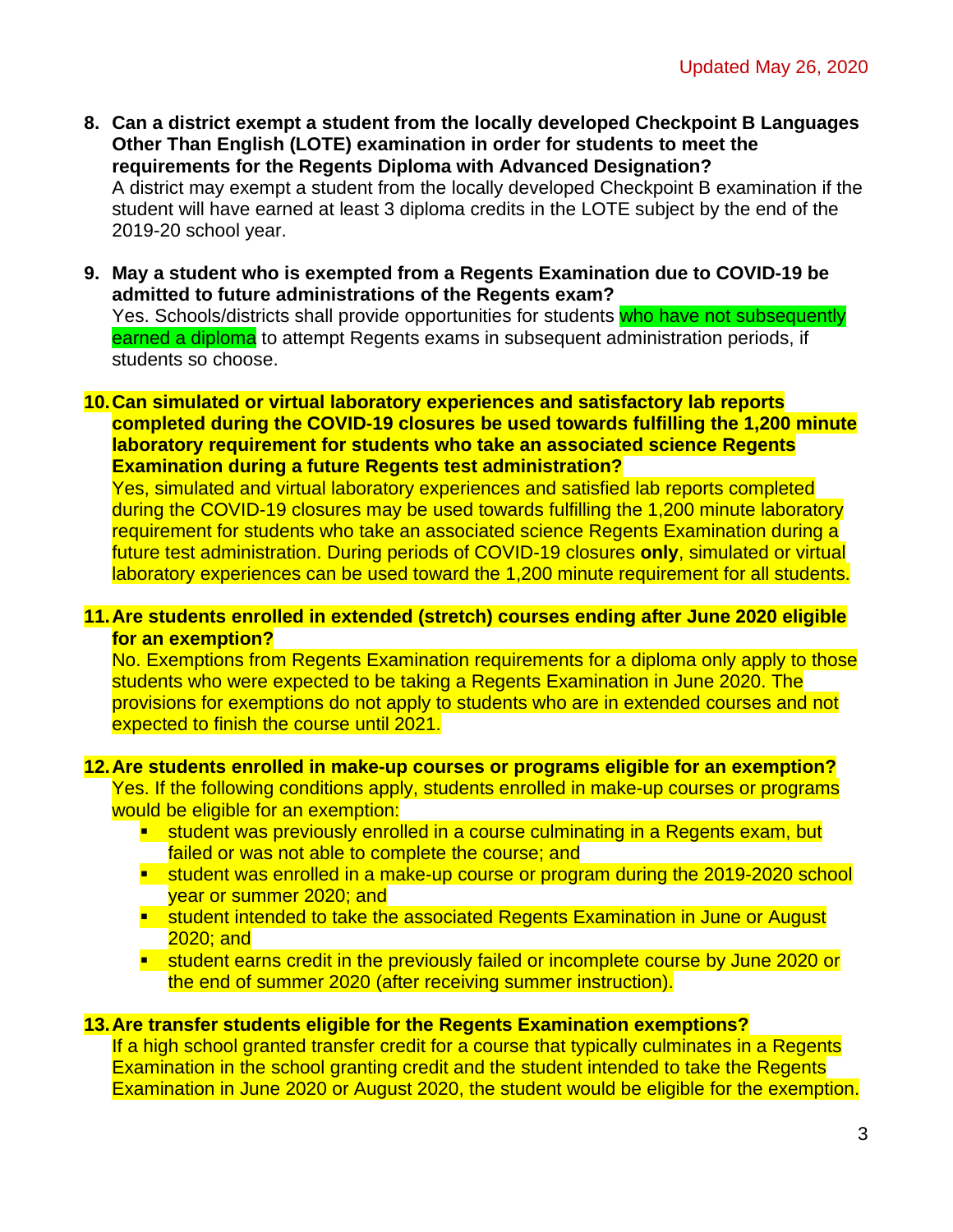Example 1: A student transfers from a private high school that did not require Regents exams to a NYS public high school in July 2020. The public high school awards transfer credit for US History & Government. The student intended to take the Regents Examination in August 2020. The student is eligible for the US History & Government Regents Examination exemption.

Example 2: A student transfers to a NYS high school in July from an out-of-state high school. The NYS high school awards transfer credit for Algebra I. The student intended to take the Regents Examination in August 2020. The student is eligible for the Algebra I Regents Examination exemption.

#### **14.Are homeschool students eligible for Regents Examination exemptions?**

No. Homeschool students are not enrolled in the high school, and do not earn diploma credit, which is a necessary component of eligibility for an exemption to a Regents Examination due to COVID-19. Homeschool students wishing to take a Regents Examination may be admitted to such examination during the next available examination administration.

Homeschool students intending to use the Regents examinations for the required annual assessment are not exempt from such annual assessment. Section 100.10(h) of Commissioner's Regulations that requires annual assessment for students participating in a program of home instruction was amended by the Board of Regents at their May 2020 meeting, to provide that an alternative narrative evaluation, in lieu of a standardized annual assessment, shall be permitted for all grades in the 2019-20 school year due to the State of Emergency declared by the Governor pursuant to an Executive Order for the COVID-19 pandemic. Additional information regarding these emergency regulations is available on the [NYSED website.](http://www.nysed.gov/news/2020/board-regents-acts-series-emergency-regulations-ease-burdens-educators-students-and?fbclid=IwAR3EFZrMbGtKzyOspNdIzSKRQ3E21bXvVJaO4w7SmHP66-4E2LrygD70fZ0)

**15.If a student or parent[1](#page-3-0) expresses the intention of the student to take a Regents exam, even if such intention was not in the student's educational plan, is the student still entitled to the Regents Examination exemption?**

If the student has met all the eligibility requirements for the Regents Examination exemption, the district must honor the student or parent confirmation of intention. In such cases, the district should discuss the implications of such decision with the student and parent to ensure the exemption is in the best interest of the student. Districts must inform the student and parent that the receipt of a diploma terminates the student's right to a free and appropriate public education.

### **16.Will the process for filing for appeals and Superintendent Determinations be the same for the 2019-2020 school year as in prior years?** Yes.

<span id="page-3-0"></span><sup>1</sup> For the purpose of this document the term parent shall mean parent or person in parental relation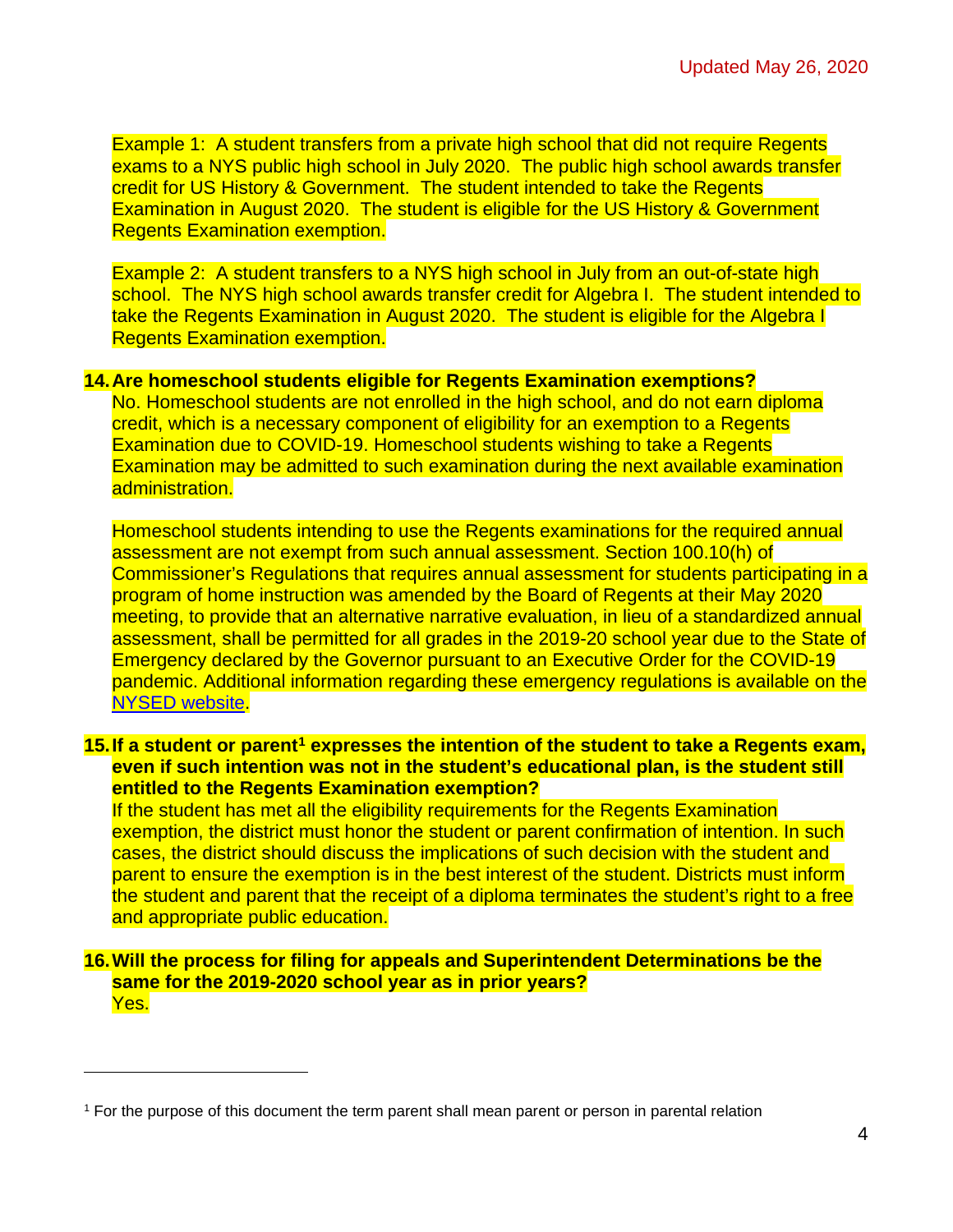# <span id="page-4-0"></span>**Earning Course Credit**

**17.Can students earn credit for courses that did not meet the unit of study (180 minute/week) requirement specified in Commissioner's Regulation 100.1(a)?** Yes, per [Guidance #2: Additional Guidance to Schools from NYSED,](http://www.p12.nysed.gov/sss/schoolhealth/schoolhealthservices/coronavirus/nysed-covid-19-second-guidance-3-13-20.pdf#page=4) any student who achieves the learning outcomes for a course of study should earn the applicable course/diploma credit without regard to the 180-minute/week unit of study requirement in Commissioner's Regulations Section 100.1.

Further, in the event that extended closure interferes with a school's or a district's ability to provide the full unit of study by the end of the school year, either in face-to-face instruction or through other methods, as long as the student has met the standards assessed in the provided coursework, the student shall be granted the diploma credit.

#### **18.Can students earn diploma credit LOTE prior to grade 9 without successfully passing a locally developed Checkpoint A exam?**

If the principal, in consultation with relevant faculty, determines that the student has met the standards assessed in the provided coursework leading to the Checkpoint A LOTE exam, the district may choose to waive the examination requirement and grant the student their first unit of diploma credit in LOTE.

**19.Can students earn credit by examination through the Regents Examination exemptions?**

No. Students cannot earn credit by examination using the exemptions due to the COVID-19 outbreak.

**20.Do Regents Examination exemptions apply to students earning diploma credit through accelerated coursework in grade 8?**

Yes. Any student in grade 8 enrolled in a course culminating in a Regents Examination who has met the standards assessed in the provided coursework shall be granted an exemption from the examination and shall be granted the applicable diploma credit.

- **21. Do Regents Examination exemptions apply to students in grade 7 who are taking a course culminating in a Regents Examination but cannot earn diploma credit?** Yes. A student in grade 7 enrolled in a Regents level course who has met the standards assessed in the provided coursework is eligible for an exemption of the culminating Regents Exam. While this student is not eligible for diploma credit as they are not yet in grade 8, the student is considered to have fulfilled the graduation assessment requirement in the applicable subject.
- **22.If a district includes Regents Examination scores in the calculation of the final course grade, what does the Department recommend districts use in lieu of the Regents Examination score?**

The NYSED does not encourage the use of Regents Examination grades in final course grades as Regents Examination scores are scaled scores and not percentage scores typically used for course averages. Please see the [2019 Edition School Administrator's](http://www.p12.nysed.gov/assessment/sam/secondary/hssam-19.pdf)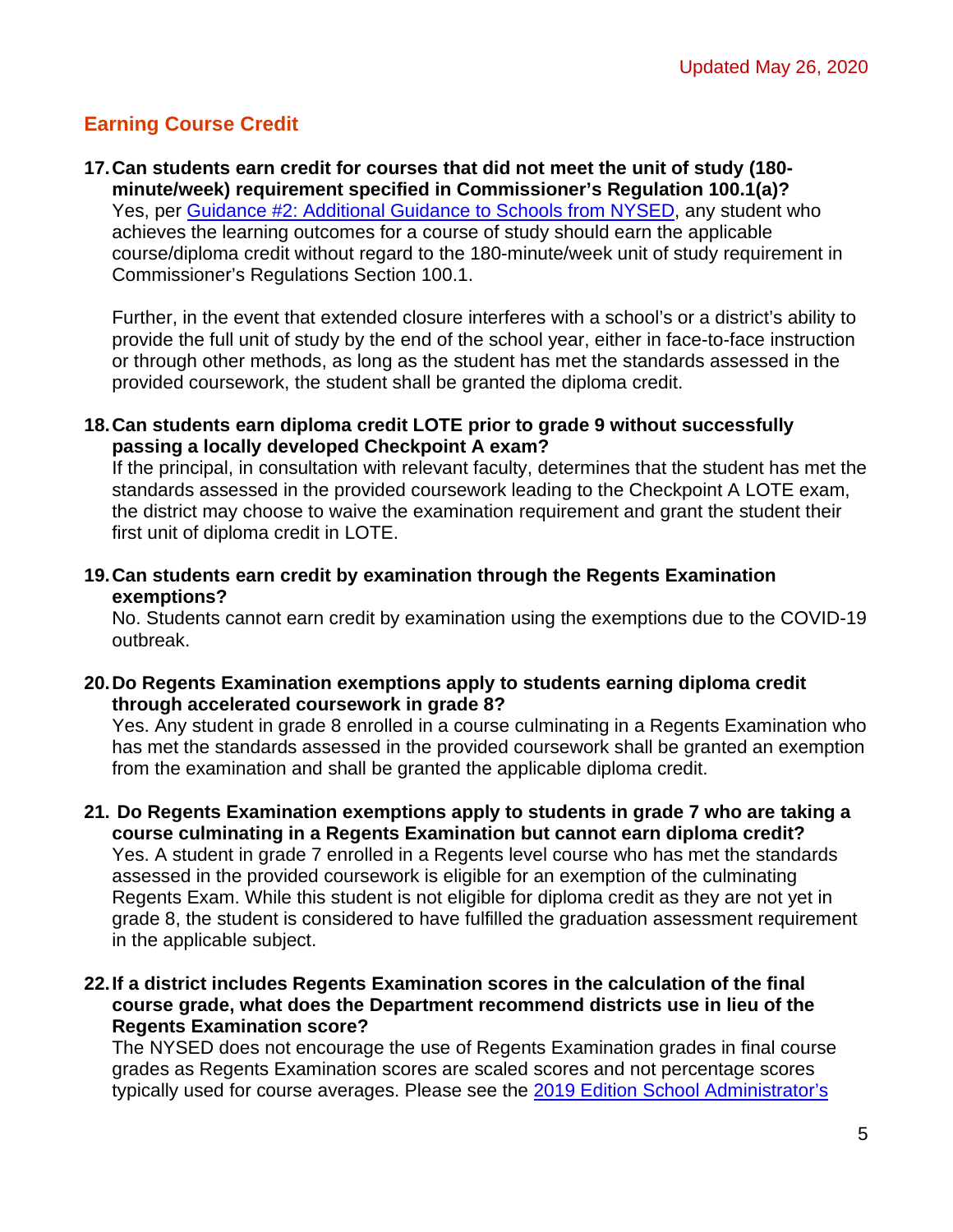[Manual for Regents Examinations,](http://www.p12.nysed.gov/assessment/sam/secondary/hssam-19.pdf) page 32. Grading policies are determined by each local Board of Education. This includes any decisions to use Regents Examination scores in final course grade calculations. Districts may need to amend local grading policies if they use Regents Examination grades as part of students' final grade average.

## <span id="page-5-0"></span>**Pathways, Department Approved Alternative Exams & Technical Assessments**

### **23.Can exemptions to +1 Pathway Assessments be granted?**

Yes. Any student preparing to take a +1 Pathway Assessment in June 2020 or August 2020 shall be granted an exemption to such assessment for the purposes of meeting diploma requirements. In order to qualify for the exemption to the graduation assessment requirement, students must meet one of the following eligibility requirements:

- The student is currently enrolled in the course of study leading to the +1 Pathway assessment and will have earned credit in such course of study by the end of the 2019- 20 school year;
- The student was previously enrolled in the course of study leading to the +1 Pathway, has achieved the applicable course credit and has not yet passed the associated +1 Pathway assessment, but was intending to take the test in June or August to achieve a passing score. (See FAQ # 5 for additional information);
- The student is currently or was previously identified as an English Language Learner whose home language is one of the languages that is tested by the NYSED-approved Languages Other Than English (LOTE) +1 Pathway Assessments (Chinese, French, Italian, Korean, or Spanish), or a student who was deemed qualified by the principal in consultation with relevant faculty, and was intending to take the LOTE +1 Assessment in June 2020 to achieve a passing score; or
- A student who was deemed qualified by the principal in consultation with relevant faculty in the use of American Sign Language (ASL) and was intending to take the LOTE +1 Pathway Assessment in ASL in June 2020 or August to achieve a passing score.

### **24.Can a student be exempt from the Department-approved CDOS assessment (CDOS, option 2)?**

An exemption from the CDOS +1 pathway assessment can be given if a determination has been made that the student has otherwise demonstrated knowledge and skills outlined in the commencement level CDOS learning standards, and the student is meeting or has met the expectations of the course taken in preparation for such examination**,** if applicable.

### **25.Can a student be exempt from the graduation assessment requirement of a Department-approved alternative examination?**

All Department-approved alternative examinations are also considered +1 Pathway exams. Students can be exempt from such examination requirement if one of the following conditions have been met:

• The student is currently enrolled in the course of study culminating in a Department-Approved Alternative Examination and by the end of the 2019-20 school year will have earned credit in such course of study; or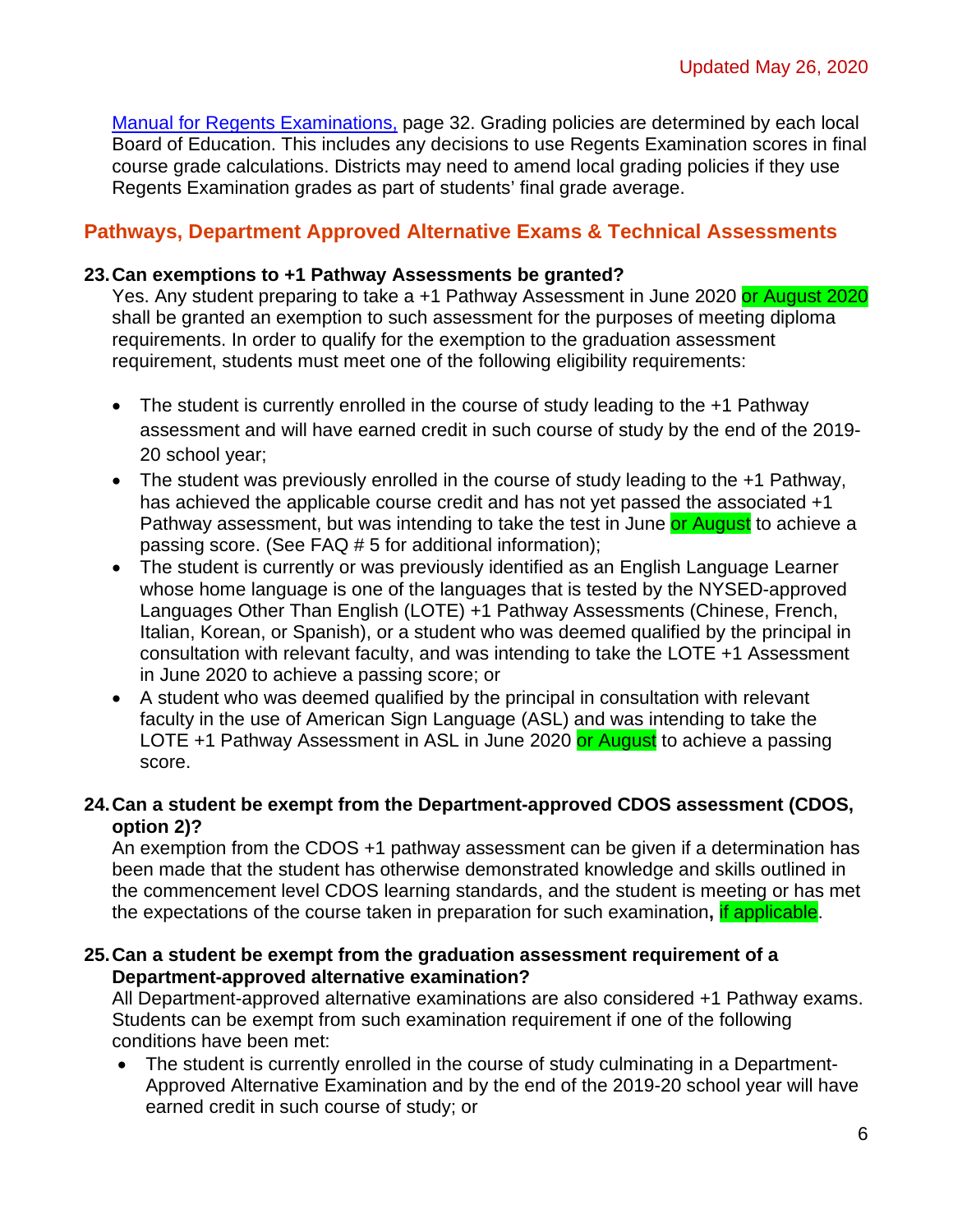- The student was previously enrolled in the course leading to an applicable examination, has achieved course credit, and has not yet passed the associated examination but was intending to take the test in June to achieve a passing score. (See FAQ #5 for more information).
- **26.Can a student be exempt from the graduation assessment requirement for the threepart CTE Technical Assessment leading to the CTE+1 Pathway?**

Yes. Students enrolled in NYSED approved CTE programs culminating in a CTE pathway who have will have earned the applicable program credit by the end of the 2019-20 school year and intended to take the CTE +1 pathway assessment are exempt from the assessment for graduation purposes.

- **27.If a student is exempt from the three-part CTE Technical Assessment for graduation purposes, will such student still get the technical endorsement on his/her diploma?** In the case of the CTE Technical Endorsement, districts may grant an exemption of the three-part technical assessment for students scheduled to complete their technical studies and who have been successful thus far in their coursework. Consideration should be given to length of program, percent of program unfinished, and whether the student has demonstrated the technical skills and knowledge to warrant such endorsement. Understand that the 3-part technical assessment shall be exempted for the purpose of meeting the +1 pathway to a diploma; however, districts must make an individual determination of knowledge and skill attainment in granting the Technical Endorsement.
- **28.Can a student be exempt from the unfinished requirements for the CDOS credential and the CDOS +1 Pathway?**

Students who are otherwise eligible to exit from high school in the 2019-20 school year and have not met all of the requirements due to COVID-19 may be granted the CDOS Commencement Credential and fulfill the CDOS +1 Pathway, provided that the school principal, in consultation with relevant faculty, has determined that the student has otherwise demonstrated knowledge and skills in the commencement level CDOS learning standards.

**29.Can a student be exempted from the CDOS credential requirements if students are continuing their high school education beyond the 2019-2020 school year?** Students may be exempted from requirements that were missed due to COVID-19 closures; however, students must fulfill any requirements scheduled or planned for subsequent school years.

**30.Does the exemption from the CDOS Commencement Credential requirements include a waiver from the requirements for a student to have completed a career plan and at least one employability profile?**

Yes. Students who are otherwise eligible to exit from high school in the 2019-20 school year and have not met all of the requirements due to COVID-19, including the requirements for the career plan and employability profile, may be granted the CDOS Commencement Credential, provided that the school principal, in consultation with relevant faculty, has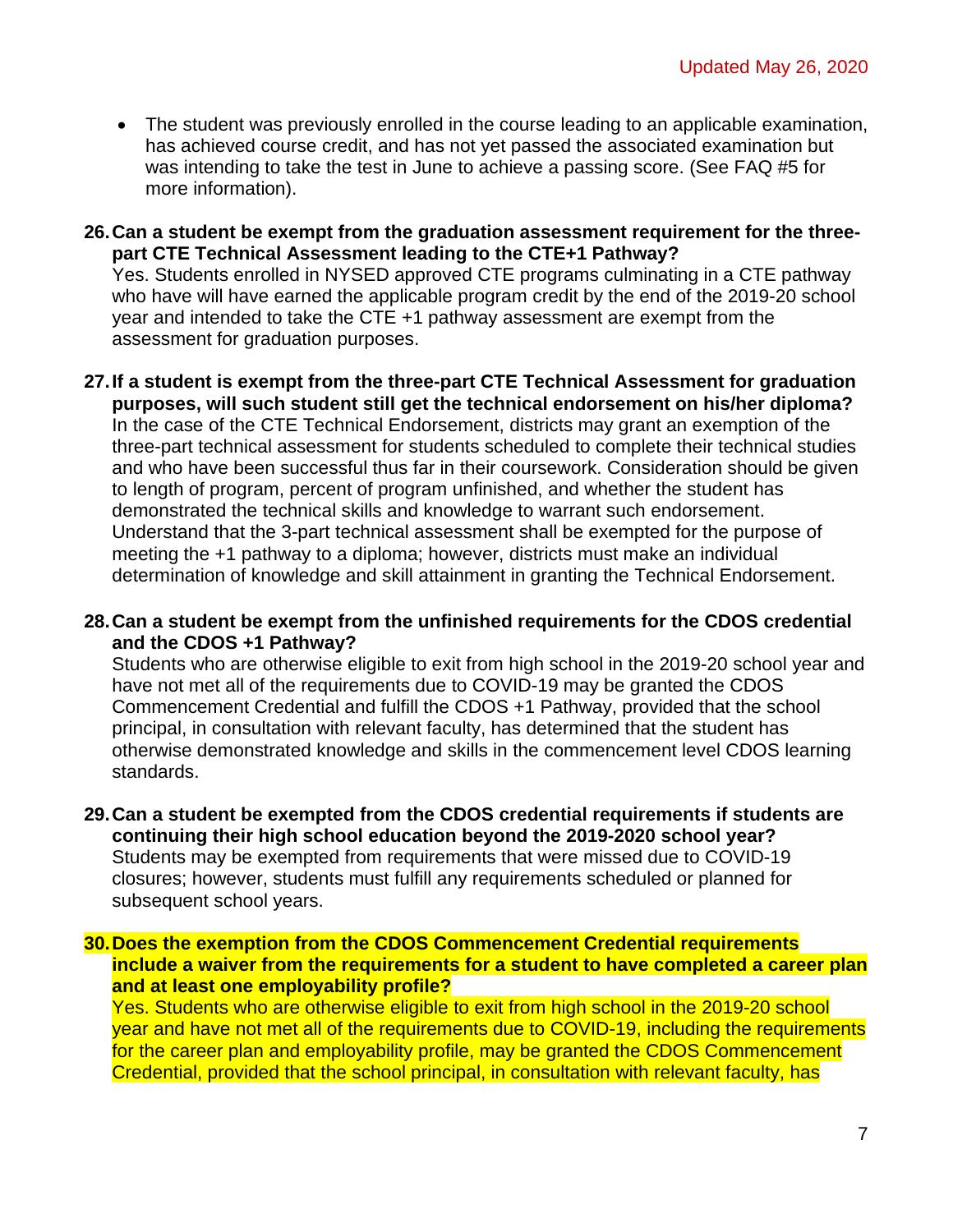determined that the student has otherwise demonstrated knowledge and skills in the commencement level CDOS learning standards.

- **31.For students awarded the CDOS Commencement Credential through a waiver of unfinished requirements due to COVID-19, can the credential be used to meet the CDOS +1 Pathway requirement for a local or Regents diploma, in order to earn a diploma through a Superintendent's Determination, or as a standalone credential?** Yes. Students who are awarded the CDOS Commencement Credential without having met all of the requirements may use the credential:
	- for the purpose of meeting the CDOS +1 Pathway to a diploma;
	- as their only exiting credential, provided the student:
		- o has attended school for at least 12 years, excluding kindergarten, or has received a substantially equivalent education elsewhere; or
		- o has reached the end of the school year in which they attain the age of 21; or
	- for students with disabilities, for the purpose of meeting the English language arts and/or Mathematics Regents Examination eligibility conditions for the Superintendent's Determination option. (Refer to FAQ #28 and 41 for additional information).
- **32.Will Advanced Placement (AP)/International Baccalaureate (IB) exams be administered this spring?**

AP: The College Board plans to offer an online examination that students can complete at home. If students need mobile tools and/or connectivity to review AP content and to take the exam, they can reach out directly to the College Board to [Request Student Access](https://collegeboard.tfaforms.net/74) to [Remote AP Learning and Assessments.](https://collegeboard.tfaforms.net/74) Additional information on the administration of AP exams can be referenced on the [College Board'](https://apcentral.collegeboard.org/about-ap/news-changes/coronavirus-update)s website.

IB: May 2020 IB exams have been cancelled. May session students have the option to sit for the IB exams in November 2020. Additional information on the administration of IB exams can be referenced on the [International Baccalaureate Organization'](https://www.ibo.org/)s website.

### <span id="page-7-0"></span>**Advanced Designation & Endorsements**

#### **33.Can students exempted from Regents exams still earn a Regents diploma with Advanced Designation?**

Yes. Any students who have Regents Exams exempted due to the cancellation of the June or August 2020 examination administration are not required to pass such Regents exams necessary for the Regents with Advanced Designation. Example: A student is scheduled to take the Algebra II Regents Examination and the ELA Regents Examination in June 2020. S/he has passed all other examinations necessary for the Regents with Advanced Designation. Such student will not be required to pass ELA and Algebra II but will still earn the Regents with Advanced Designation diploma if all other requirements are met.

### **34.If students were unable to take a locally developed Checkpoint B Examination to complete the LOTE sequence toward advanced designation, can the student be exempt from the assessment?**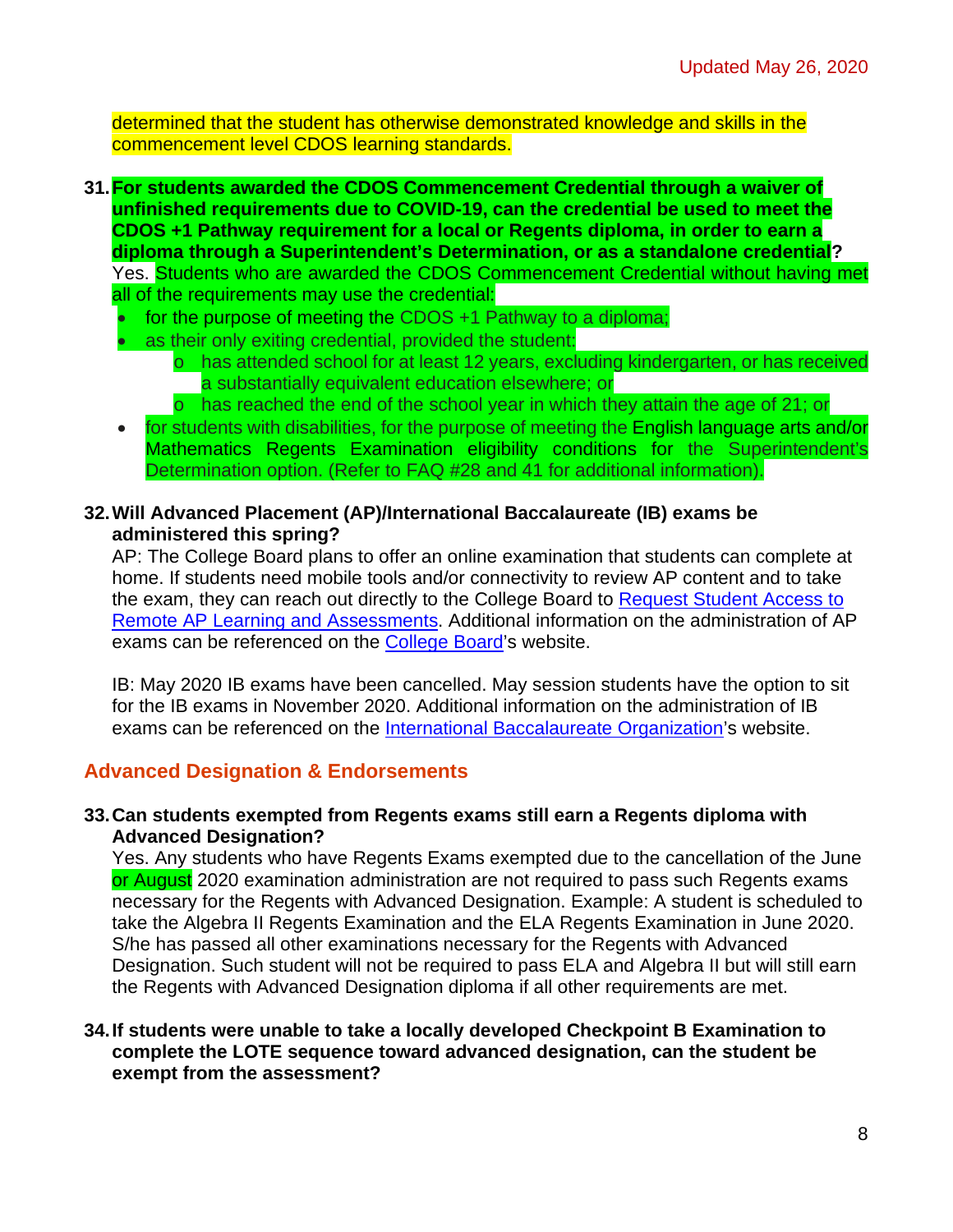The school or district may grant an exemption to the LOTE checkpoint B examination requirement for any student scheduled to take such examination in June or August 2020 in order to meet the requirements for an advanced diploma as long as the student will have earned at least 3 diploma credits in the LOTE subject prior to the end of the school year.

### **35.Can students earn the mastery endorsement(s) in math and/or science if they are exempt from a Math or Science Regents Examination needed for such endorsement?** Yes. While no actual score would be given, students who are exempted from a math and/or a science Regents Examination and pass at least two additional Regents Examinations in math with scores of 85 or above or 2 additional Regents Exams in Science with an 85 or above would be entitled to a mastery in math and/or science on their diploma.

Example 1: A student has taken Algebra I and earned a 90, Geometry and earned an 87 and received an exemption to the Algebra II Regents Exam. This student has 2 exams with an 85 or above and a third examination exemption and would qualify for a mastery in mathematics.

Example 2: A senior was enrolled in physics and has successfully earned course credit. She received a Regents Examination exemption. She earned a 90 on her Living Environment Regents exam, a 96 on her Earth Science Regents exam, and an 84 on her Chemistry Regents exam. Since this senior had two science Regents Examination scores above 85 and the Physics Examination score waived, she is deemed to have met the requirements for the mastery endorsement.

Example 3: A student has passed the Algebra 1 Regents Examination with an 85 and is now enrolled in Geometry and will be exempt from the Examination in June 2020. This student will go on to Algebra II in the next school year. If she earns an 85 or above on Algebra II, she will have 2 exams in math with an 85 or better and 1 exemption and will be entitled to the Mastery in Mathematics endorsement when she graduates.

### **36.Can students earn the honors endorsement if they are granted examination exemptions?**

Yes. While exempted exams may be used to meet assessment requirements for any diploma type, they would be removed from the calculation of the honors endorsement.

For example, a student meets assessment requirements for a Regents diploma with the following examination scores:

- **English Regents, 89**
- Algebra I Regents, 92
- **Living Environment Regents, 90**
- US History Regents, waived (COVID-19 examination exemption)
- Earth Science Regents, 89 (+1 pathway)

Since the average of the Regents Examination scores required for the diploma type (not including the waived exam) equals 90, the student is entitled to the honors endorsement.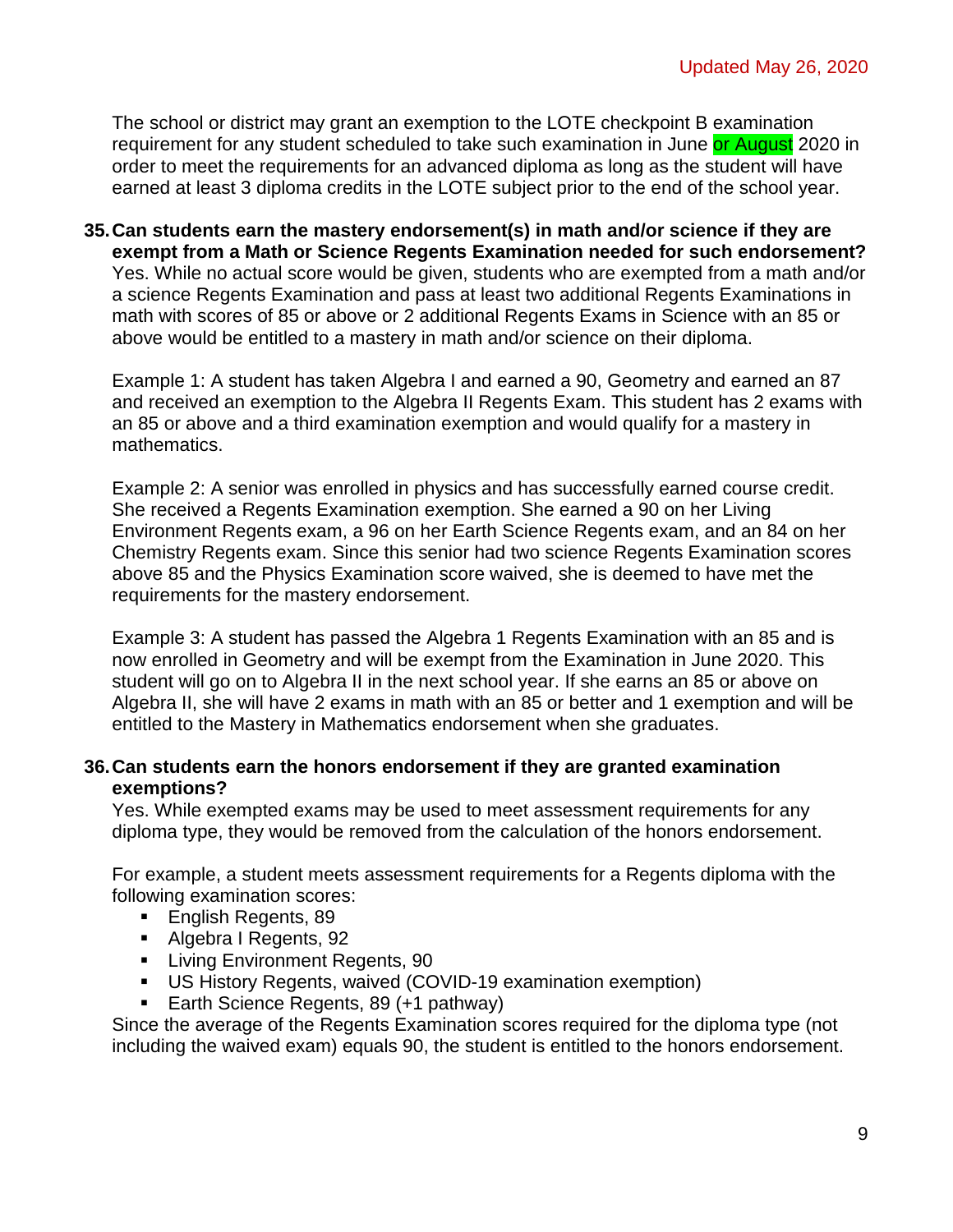**37.Students cannot earn the honors endorsement if they use more than two Department-approved alternatives. Are exempted exams included in the number of "Department-approved alternatives"?**

No. Exempted exams are simply removed from the calculation for the honors endorsement. Students may still use a maximum of two Department-approved alternatives.

#### **38.Can students earn the honors endorsement if they are granted examination exemptions but have additional scored Regents exams?**

Yes. Exempted exams may be used to meet assessment requirements for any diploma type; however such exams would be removed from the calculation of the honors endorsement. If students have additional exams, the combination that most benefits students may be used.

For example, a student has the following Regents exams:

- **English Regents, 89**
- **Algebra I Regents, 92**
- **E** Living Environment Regents, 90
- **Global History Regents, 68**
- **US History Regents, waived (COVID-19 examination exemption)**
- **Earth Science Regents, 89 (+1 pathway)**

In this scenario, since the student has 6 assessments and only needs 5 to meet the assessment requirements for the Regents diploma, the Global History Regents could be ignored. The average of the Regents Examination scores required for the diploma type (not including the waived exam) equals 90; the student is entitled to the honors endorsement.

#### **39.How will students fulfill unfinished requirements for the Seal of Biliteracy?**

The department will issue separate guidance and a full set of FAQs to address flexibility in earning the seal.

#### **40.Is a student who passed a Regents Examination with a score of 65 or higher prior to June 2020, and intended to retake the Regents in June 2020 or August 2020 to earn a higher score to qualify for an endorsement, eligible for the Regents Examination exemption?**

No. Any student who passed a Regents Examination with a score of 65 or higher prior to June 2020 is not eligible for the exam exemption.

### <span id="page-9-0"></span>**Students with Disabilities / English Language Learners**

**41.For students with disabilities that meet the requirements to earn a Local Diploma through a Superintendent Determination and have been working toward earning a CDOS Credential, may a district waive the required 216 hours of CTE coursework and/or work-based learning (at least 54 hours of which must be work-based learning)?**

Yes. Students with disabilities who are otherwise eligible to exit from high school in the 2019-20 school year may be awarded the CDOS Commencement Credential without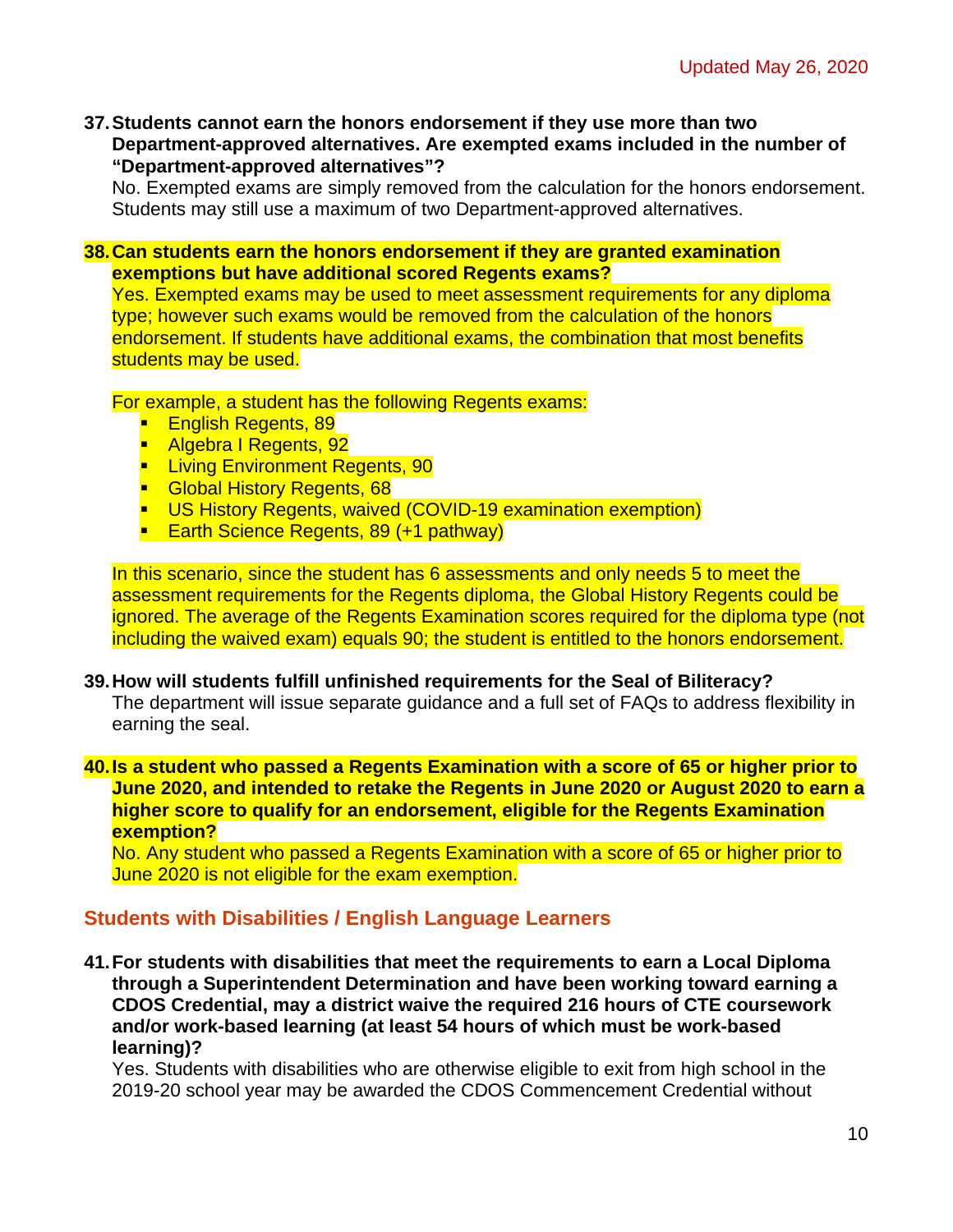having met all of the requirements, for purposes of eligibility for the superintendent determination option, provided that the school principal, in consultation with relevant faculty, has determined that the student has otherwise demonstrated knowledge and skills in the commencement level CDOS learning standards.

**42.If a student with a disability or English Language Learner has access to safety nets or appeals leading to a local diploma, should schools consider exempted exams to represent a score of 55 or 65?**

All waived exams for all students should be considered scores of 65 for the purposes of making safety net diploma determinations, except for purposes of the compensatory safety net (See Question 43). However, no score shall be reported on the student's transcript.

**43.Students with a disability have access to the compensatory safety net option where a 65 or above on one exam can compensate for a 45-54 on another exam. Can an exempted Regents Examination be used to compensate a lower Regents Examination score (45-54 on science and social studies Regents Exams only) using the compensatory safety net option?**

No. A Regents Examination exemption cannot be used to compensate for the score below 65 on a different Regents examination.

**44.If a student with a disability previously met assessment requirements for a local diploma using safety net options, but intended to retake one or more of the Regents examinations in June or August 2020 in attempt to achieve a score of 65 or higher, can s/he use the exemption from such examinations to earn a Regents diploma?** Yes. Any student who previously earned diploma credit in a course culminating in a Regents exam, earned a score lower than 65 on the associated Regents, and intended to retake the exam in June 2020 is eligible for the exemption.

**45.Since the New York State Alternate Assessment (NYSAA) is not being administered this year, can high school students with disabilities who were going to take the NYSAA during the 2019-20 school year still be awarded the Skills and Achievement Commencement Credential?** 

Yes. Due to the cancellation of the NYSAA for the 2019-20 school year, a student with a severe cognitive disability who was scheduled to take or was in the process of taking the secondary-level NYSAA during the 2019-20 school year, and is exiting from high school in June or August 2020, may be awarded the Skills and Achievement Commencement [Credential](http://www.p12.nysed.gov/specialed/publications/SACCmemo.htm) as long as the student meets all other eligibility requirements.

### <span id="page-10-0"></span>**Recording Students Scores**

- **46.How should schools reflect examination exemptions on a student's transcript?** Student transcripts should not reflect a score for any examination where the student is granted an exemption.
- **47.How should exemptions be recorded in the student management system?**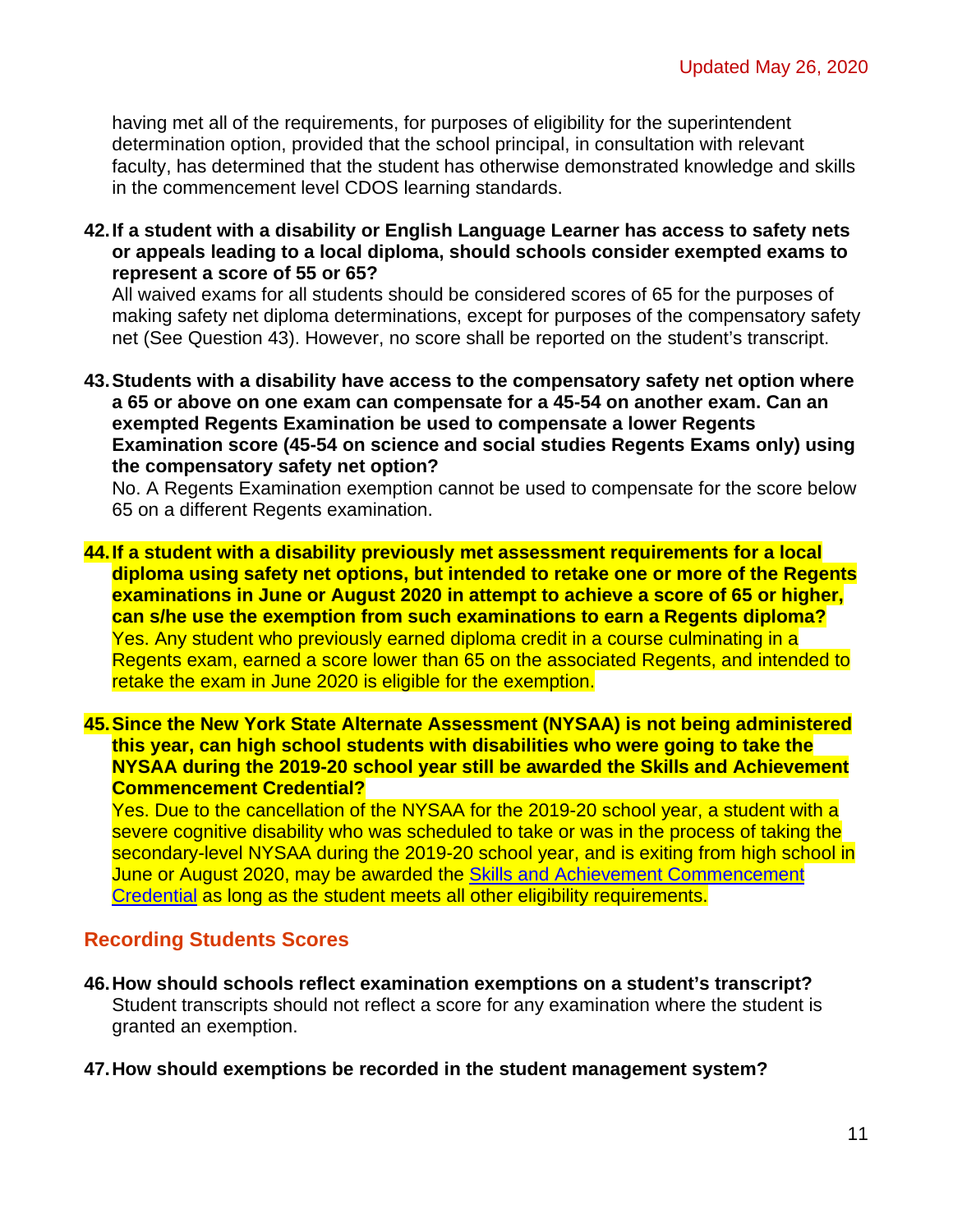NYSED will develop and disseminate guidance on how schools/districts should record the exemptions from examination requirements in their student management systems. The Department will develop new codes for reporting "COVID-19 Exemptions" and provide further guidance.

**48.If a student with an exempted exam decides to take the exam during future administration dates, would the exemption or the scored exam be reported?** While all scored exams will be reported to the NYSED and included on students' permanent records, for the purpose of diploma type and endorsements, students can use the exam scores that most benefit them.

## <span id="page-11-0"></span>**Post-graduation or Exiting High School**

- **49.Under current regulations, when a student(s) takes and passes a Regents Examination but does not earH a High School diploma and then decides to obtain his/her High School equivalency diploma, they are exempt from the corresponding subject sub-test of the Test Assessment of Secondary Completion (TASC) exam. Given the changes that would exempt students from Regents exams, how will student(s) who are deemed to be exempt from one or more Regents exams but later seek their High School equivalency diploma be addressed?** The Department will treat such students in the same way as any other student. Those students who produce a transcript showing that they were exempt from one or more Regents exams will also be exempt from that section (sub-test) of the TASC. The requirement that all students must take and pass at least one subject sub-test of the TASC, regardless of the number of Regents exams they are given credit for, will be waived during the time period of the COVID-19 emergency for students who meet the age eligibility requirements.
- **50.If for any reason, students leave school without earning a diploma, can they re-enroll in the future to attempt to complete any requirements needed?**

All students are entitled to a free public education until either they receive a local or Regents Diploma, or until the end of the school year in which they turn 21 years of age.

**51.If a student is on track to take an industry credential examination in June 2020 and graduates due to an exemption to the diploma requirements, can that student return to school to complete his/her technical preparation and take such examination in the future?**

The Department will provide guidance to address this issue in the near future and will release additional information when available.

<span id="page-11-1"></span>**52.Are students in AHSEP (Alternative High School Equivalency Program) programs eligible for Regents Examination exemptions?**

Students who previously earned diploma credit for a course that culminated in a Regents exam, but have not yet passed the Regents exam, and are currently (2019-2020 school year) enrolled in and passing associated content in an AHSEP program, are eligible for the